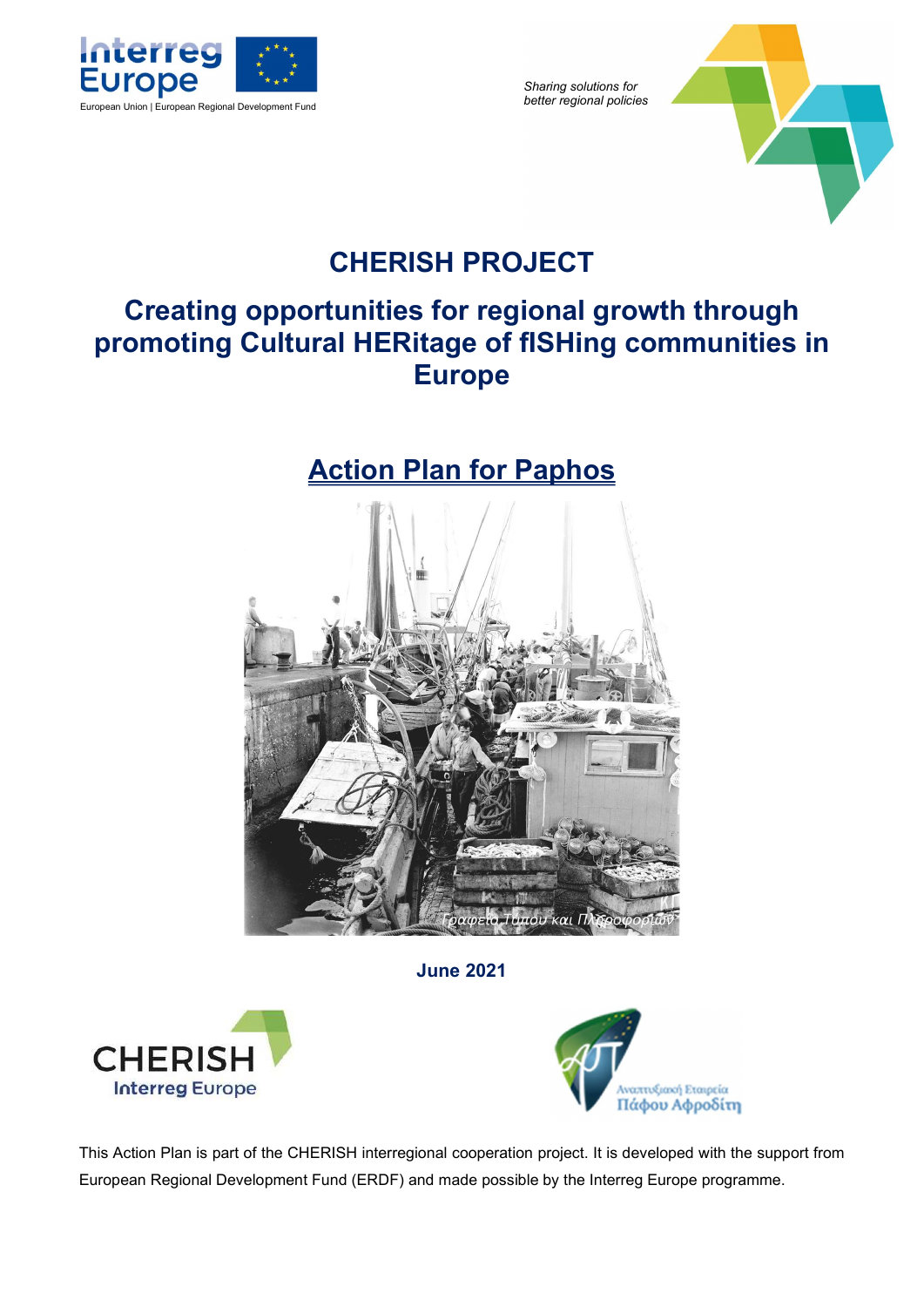

# Part I – General information

Project: Creating opportunities for regional growth through promoting Cultural HERitage of fISHing communities in Europe – Cherish Partner organisation(s) concerned: Development Co. Pafos Aphrodite Ltd Country: Cyprus NUTS2 region: Paphos Contact person: Marios Ioannou Email address: anetpa@cytanet.com.cy Phone number: +35726933455

# 1. Introduction

This document presents the Action Plan drafted by the Development Co. Pafos Aphrodite Ltd (Cyprus) with the valuable comments, feedback and hard work of the regional stakeholders. The Action Plan has been developed within the framework of CHERISH project which has the aim to improve regional development policies to protect and promote cultural heritage in fishing communities in order to boost attractiveness of these regions for businesses, citizens and tourists.

Fishery communities in the EU share the same challenges with regard to climate change, tourism pressure and the transformation of the European fishing industry. The EU recognizes the valuable role of their cultural heritage for sustainable development and stimulates increased efforts to better position and profile the fishing communities, including its intangible heritage, like myths to daily practices, traditions, ecological knowledge and crafts. Through the development and implementation of new strategies utilising cultural assets of fishing communities' new jobs and new products or services are created as well.

Interregional cooperation and policy learning allowed the exchange of experiences on the development of policy for the protection and promotion of cultural heritage in fishing communities via the integration of the lessons learnt into the Local Development Strategy for the District of Paphos 2014-2020.

# 2. The Local Context of Paphos Fishing Areas

# 2.1 Introduction

Paphos a coastal city in southwest Cyprus and the capital of Paphos District. Today Paphos, with a population of about 35,961 (as of 2018), is a popular tourist resort and is home to a fishing harbour. Pafos is a combination of many things: a cosmopolitan holiday resort with spectacular countryside nearby, and many fascinating historical sites. The region offers the possibility of enjoying both the sea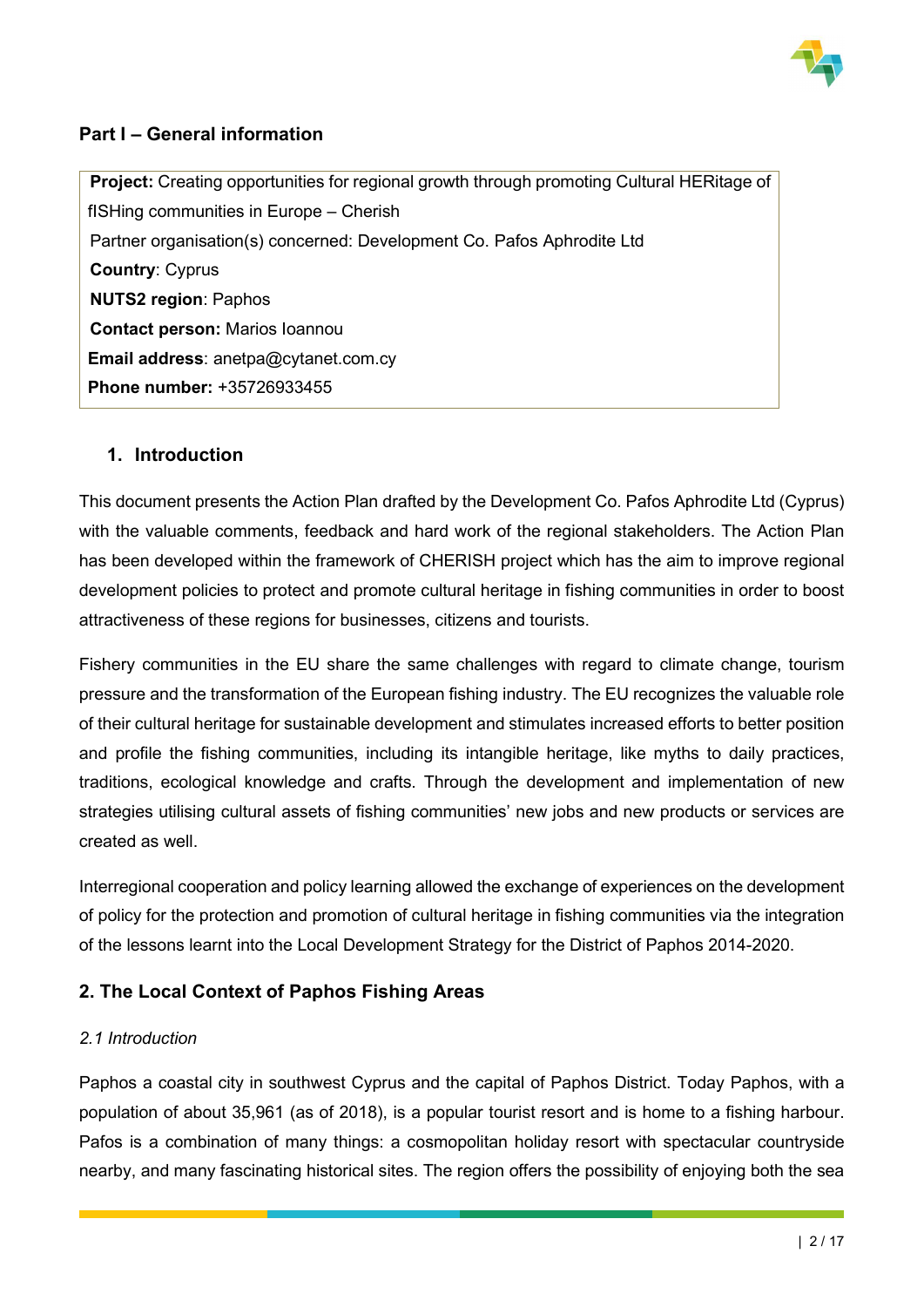

and the mountains, as well as giving a taste of the island's cultural heritage with its many archaeological sites. Due to that is a famous tourist destination that receives more than 1.4 ml of tourists every year representing the 35% of the tourist of Cyprus and is the area with the highest percentage of tourist staying in its territory.

Paphos, like other Mediterranean coastal areas, has a fishing activity which at the past it was one of the most important sectors of the area and had contributed with a significant part of the area's economy. Based on various remains and finds, it is obvious that the sea has been explored and managed for millennia by the communities of the area.

### 2.2 The fisheries area of Paphos

The fisheries area of Paphos is the area of intervention of the Local Development Strategy that Paphos Development Company is responsible for implementing as a Fisheries Local Action Groups for the programming period 2014-2020. The area is a part of Paphos District (Figure 1) and it covers in total an area of 309.93 km2 while the whole of Paphos District is covering an area of 1.389.80 km2. In total, the intervention area covers 22.30% of the province and 3.35% of the island of Cyprus.



Figure 1: Map of the Fishing Areas of Paphos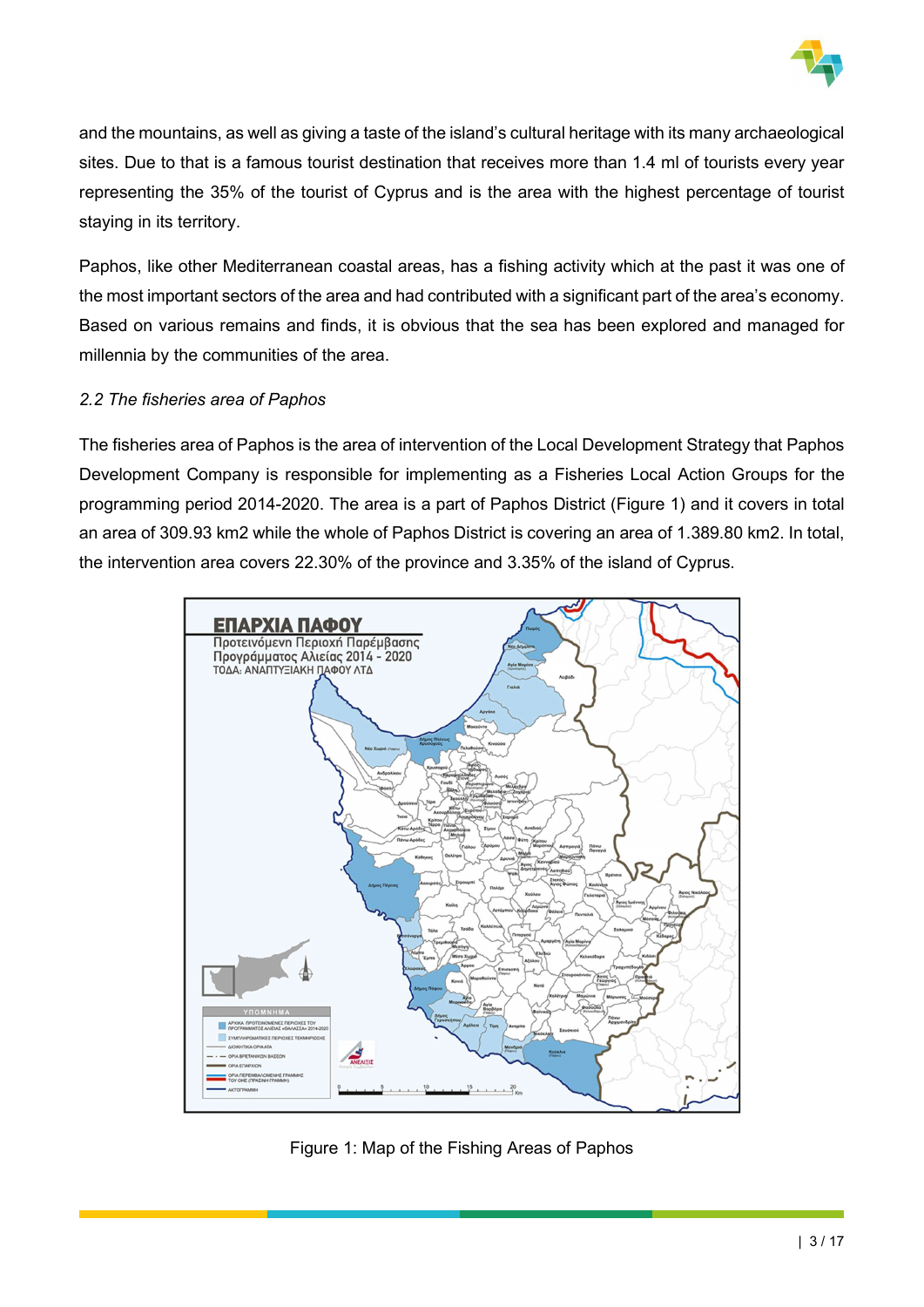

The fisheries area consists of 16 Local authorities (Municipalities and Communities) as detailed in the table Table 1. Among them there are big Municipalities like the Municipality of Paphos, Geroskipou and Peyia, which are the only Municipalities of the fisheries area and the administrative units with the largest recorded population according to the data of the Cyprus Statistical Office.

An important characteristic of the area is the percentage of temporary residences (51.52%), which exceeds the percentage of habitation (48.48%). This is significantly different from the corresponding percentage of the District of Paphos and Cyprus. There is a high percentage of temporary residences in country houses and also residences from foreign countries which in some cases they can be more that they exceed the local population at rates of more than 70% (Geroskipou, Achelia, Timi).

The economic activity of the region follows that of the District of Paphos and Cyprus with negligible variations. The primary sector contributes by 2.60% to regional GDP with the fisheries sector to contribute to no more than 0,8%. The secondary sector contributes to 22.2% of regional GDP, while the tertiary sector accounts for 77% of regional GDP. The tourism sector is very important in the area, and it contributes to 26,3% of the regional GDP and is positively affected by the developed tourist industry in the region.

Despite the low rates of the primary sector, the fisheries area presents an encouraging image mainly due to the variety and quality of local production such as livestock, dairy and other traditional products (e.g. halloumi, carob, fruits, spoon sweets, etc.) and olive oil, creating excellent growth prospects for the local economy. Significant growth opportunities are also found in the fisheries sector even though it faces lot of problems. Also, the connection of the primary sector with the tourism is another important perspective of the area, which, combined with the rich natural environment, mainly in the areas close to the Akamas peninsula and the forest, creates considerable ground for the development of alternative forms of tourism.

The geomorphology of the intervention area presents unique variety and landscape variations, including wild beaches, rocky shores and sandy bays. Along the coastline there are two (2) fishing shelters and two (2) ports serving part of the area.

The fisheries area has a rich flora, including a wide variety of wild flowers and fauna with protected areas where important species of aquatic and migratory birds live. The marine, mountainous and lowland ecosystems are not only an integral part of the natural wealth of the area but also a motivation and attraction for Cypriot and foreign visitors.

The area has also numerous traditional settlements with architectural features that highlight the local and cultural identity. Also, the transport, health care and public services are concentrated in the urban centers, mainly in the Municipality of Paphos. The city of Paphos has the airport, but also a transport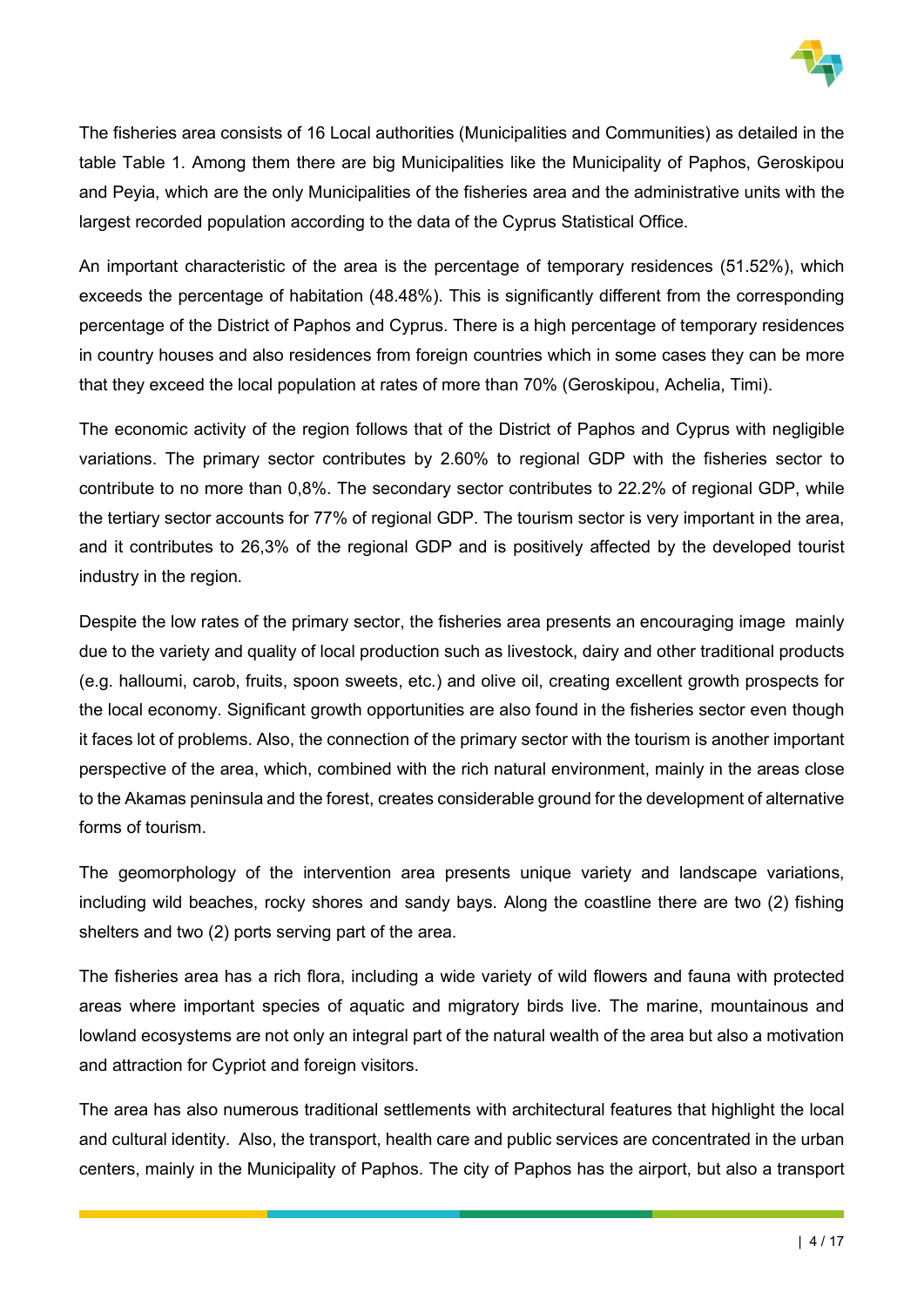

network, but it does not cover the distant communities. As a result, several communities are cut off from health, education and leisure infrastructure, having a negative impact on the quality of life of their inhabitants.

# 2.3 The Fishing Sector

In the Fisheries Area there are three of the sixteen fishing shelters in Cyprus, namely Agios Georgios Pegeias, Latsi and Pomos. This indicates the importance and the perspective of the fishing industry in the area, the local economy, and the local population. In the fishing shelter you can find three types of fishing permissions, that is coastal fishing A +B, coastal fishing C and purse seine. Most of the licences are Coastal Fishing A+B. The data are given in the below table.

| <b>Fishing Shelter</b>  | Coastal<br>Fishing<br>$A + B$ | Coastal<br><b>Fishing C</b> | Purse<br><b>Seine</b> | <b>Total</b> |
|-------------------------|-------------------------------|-----------------------------|-----------------------|--------------|
| Ag. Georgios<br>Pegeias | 19                            | 1                           | 0                     | 20           |
| Latsi                   | 34                            | 3                           | $\overline{4}$        | 41           |
| Pomos                   | 40                            | 4                           | $\overline{2}$        | 46           |
| <b>Total</b>            | 93                            | 8                           | 6                     | 107          |

The majority of fishing vessels docked in the fishing shelters of the fisheries area are used for coastal fishing with A and B professional licenses (95% in Agios Georgios Pegeias, 83% in Latsi and 87% in Pomos).

Today, the professional fishing fleet is made up of 250 fishermen and employs approximately 550 either directly or indirectly. The professional fleet consists of approximately 125 vessels.

# 2.4 Problems

The fisheries area is facing a lot of problems. One of the main ones is the aging population and the low educational level of the people. The population of the area is mostly above the 45 years of age and the aging index rate is 70.42% (ratio number of people over 65 years in 100 subjects aged 0-14 years). At the same time, the level of education in line with the population structure is judged to be low if we consider that almost 20% of the population has attended the gymnasium cycle and 38.26% the lyceum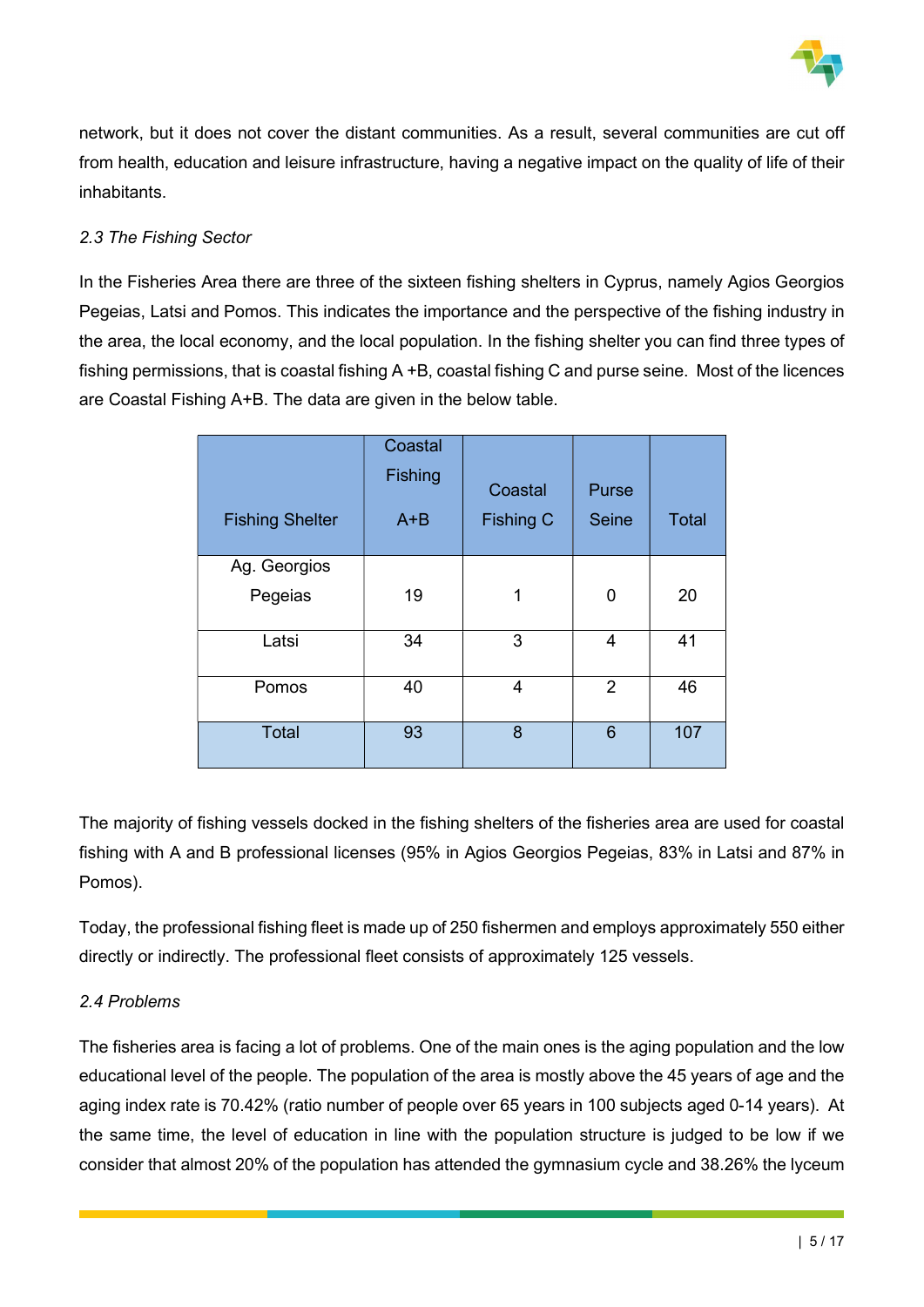

education. University graduates and holders of postgraduate / doctorate qualifications account for only 15.41% of the population, which makes it necessary to take initiatives to upgrade educational and cultural structures in the fisheries area.

Another problem of the area is the illegal fishing. Illegal fishing is one of the most fundamental manmade threats to fishery resources in the region. Illegal fishing has consequently the destruction of habitats and the reduction of fish stocks in the area. Illegal form of fishing are the violation of time and local restrictions, the breach of species, size and catch (overfishing), breaches of size and type of fishing gear, fishing in protected areas, the use of explosives and chemicals and amateur fishing with nets etc. The impact of illegal fishing in the area has causes important problems to the marine life (flora and fauna) but also for the fishing sector and the local communities.

The lack of skilled human resources in the fishing sector and the low integration of new technologies is another problem that can be found in the fisheries area. The low level of specialization in the fishing profession coupled with the lack of incentives to integrate new production methods and the modernization of existing equipment constitute a major preventing factor in the development of the fishing sector.

Another important problem is the fact of the aging population of the fishermen. They are quite old, mostly above the age of 65 years old and there are no any young people interested to start working in the fishing sector. The fact of the aging fishermen can be considered as positive since it provides a substantial amount of practical experience and knowledge but at the same time they are lacking the technical background, including the experience of new information technologies and sustainable resource management, which can boost the area's productive capacity.

At the same time the fisheries area is also dealing with the low participation rate of women and young people in the labour force of the fisheries sector. The proportion of women and young people employed in the fishing sector appears to be much lower than that of men, partly due to difficult working conditions on fishing boats and the fact that there is not enough income generated by the fishing activity that could give enough money for a young person to survive from the fishing activity. At the same time this situation is leading to the continues decrease of the employment in the fishing sector. Less and less are becoming the number of fishermen in the area of Paphos.

Currently, the fishing communities of Paphos area are also dealt with a significant reduction in their fleets something that is promoted by the European regulations to protect the marine reserves. In the Paphos fishing area the reduction during the last decade is tremendous, from 600 vessels to only 125 vessels. At the same time the increase in the use of recreational vessels in the port is leading to a decrease in the amount of space available for the fishing vessels for both coastal fishing and trawling.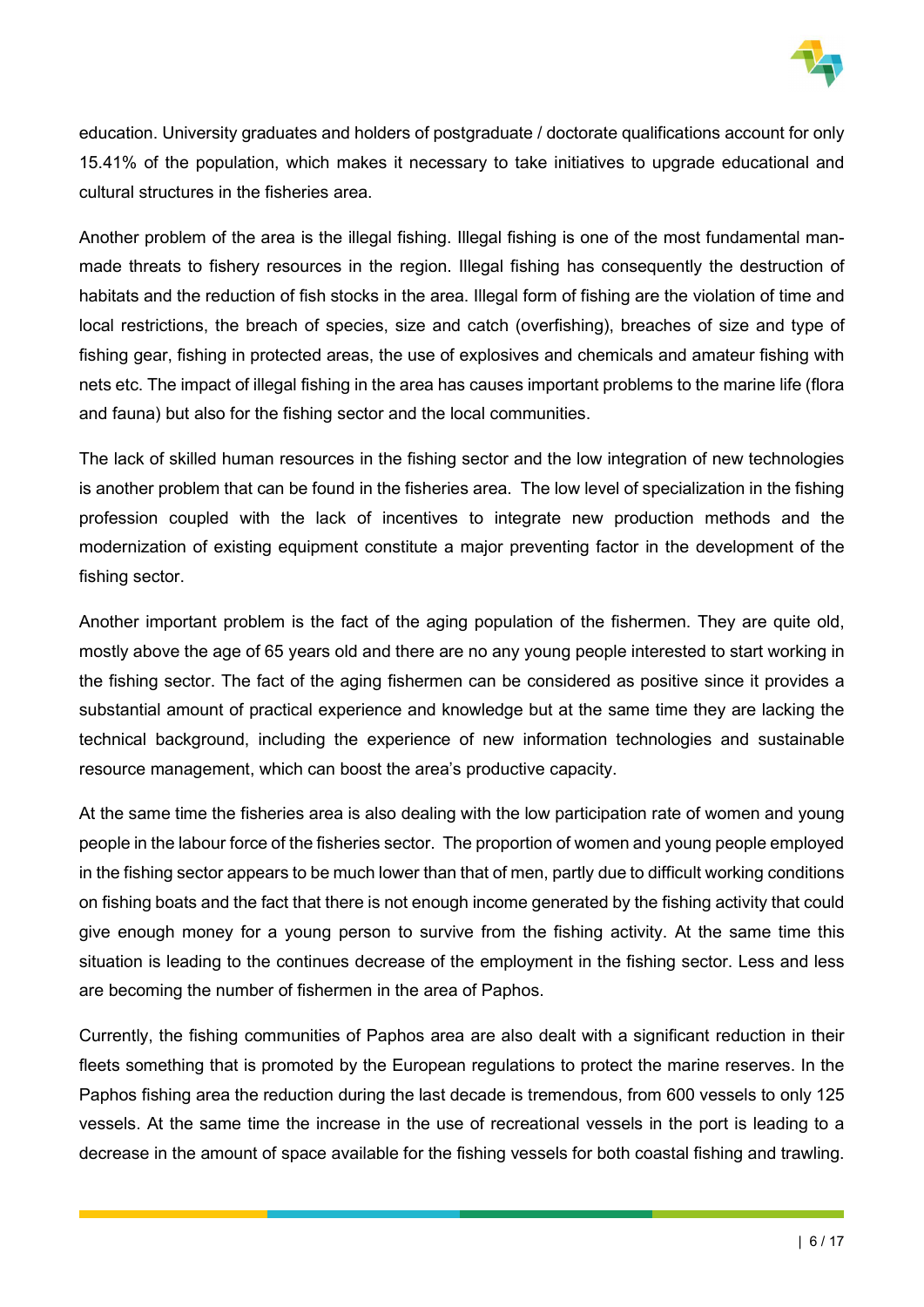

There are also significant structural problems of the fishing sector. The overfishing of several species, the preference of consumers in certain species of fish combined with the low productivity of Paphos waters and the reduction of fishing grounds are significant disadvantages of the region's fishing activity. In addition, significant pressures on marine environments and fishing (from foreign invasive species) are also problems that can found in the area.

Finally, a significant problem is the lack of knowledge of the traditional fishing methods and the fishing heritage among the local population so actions must be taken to showcase and share information on the historical and cultural importance of this heritage of Paphos fishing areas.

# 3. Lessons learnt from the Cherish project

The Action Plan of Paphos is a result of a continues work and collaboration with the regional stakeholders as well as a result of the learning process and the exchange of experiences that was performed during the Phase 1 of the CHERISH project. The valuable best practises, study visits, seminars and discussions with the parents and the interregional stakeholders as well as the TEK sessions gave us a lot of material, knowledge, and ideas that we could use for the elaboration of the action plan but moreover to improve our policy instrument that is the Local Development Strategy with new projects that promote and preserve the cultural heritage of our fishing areas.

In particular, from partners Good Practices and the Interregional Learning and Exchange of Experience (ILEE) meetings several good practices and experiences during the working sessions and field visits were identified. The lessons learnt for define the actions of the Paphos Action Plan came from the following best practises

- The good practise Fishing tourism regional law n. 23 5/6/2012 (Abruzzo, Italy), shared by partner of Abruzzo Region (Italy), has been a good example to define a context Cyprus regarding activities related to the sea, such as tourism and fishing tourism. Also, the fishing tourism experience from Pescara and their relevant updates on their laws as well as the experience from the study visit gave the opportunity to discuss the new funding scheme about fishing tourism.
- From the same region (Abruzzo, Italy) and during the 3rd ILEEE held in Pescara in July 2019 we visited the Martinsicuro Ecomuseum of the Sea and of Fishing, partly based on involving local fishermen in the management of the Ecomuseum. Since in one of or fisheries area, that is Polis town there is a place of old warehouses in the Latsi marina and the fishermen want to use somehow, it gave us the inspiration to make this a fishing museum, something that we don't have in Cyprus. For doing that funds were needed and could be done by the Local Development Strategy with the inclusion of a funding scheme for the local communities with a call of public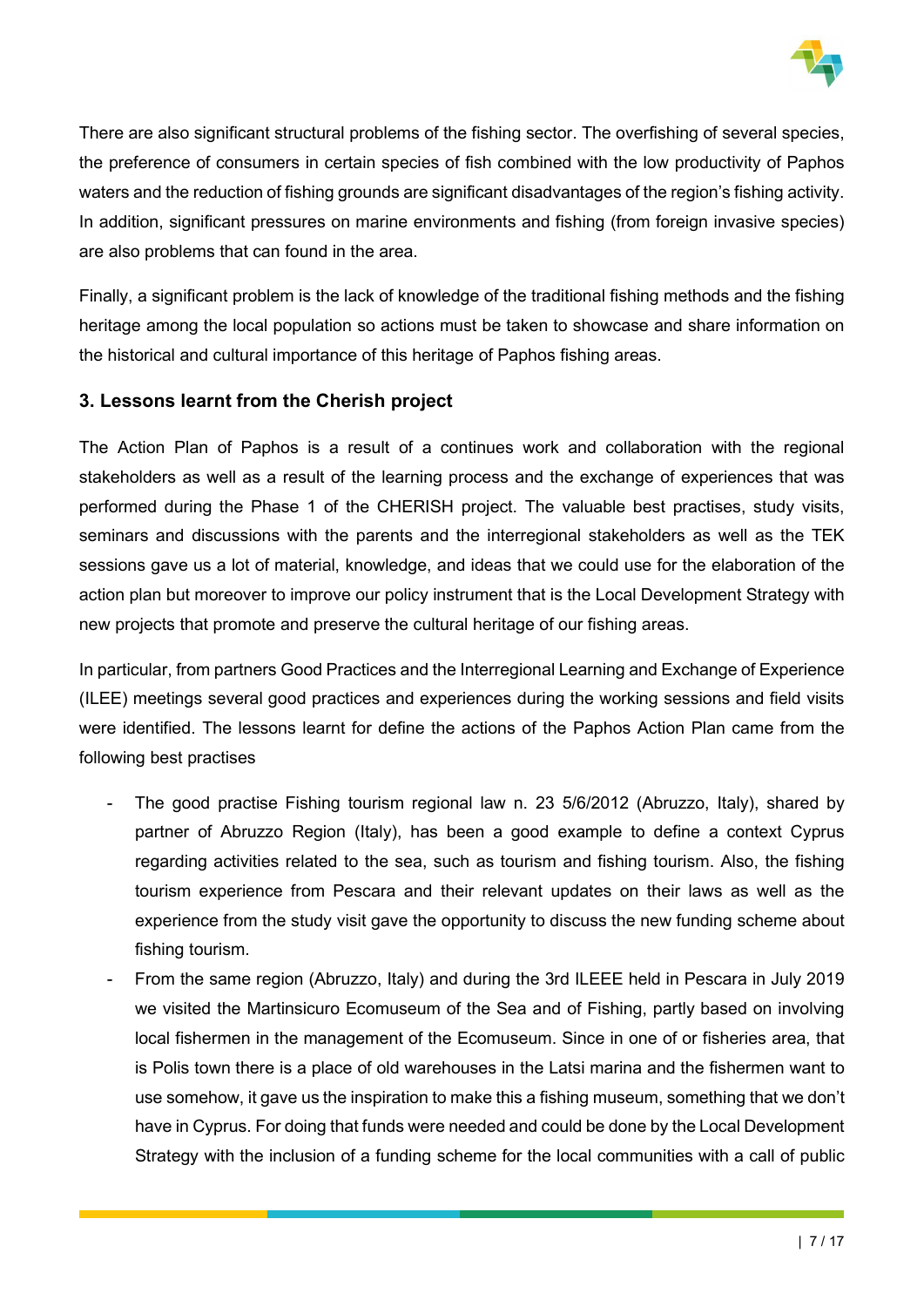

infrastructures that are focuses on promoting the cultural heritage of the Pafos fishing communities.

- The fishery Wharf of Arnemuiden that preserves historic boats as a mean to preserve and disseminate old craftsmanship in building, maintain and restore historic vessels was of interest since in Paphos there is a vernacular shipbuilding wharf, which is one of the few vernacular shipbuilding wharfs of the island with one of the last families that still restores ancient and historical fishing vessels by using traditional tools and techniques, and transfers the art from generation to generation but also have an archive of blue prints of old vessels by involving young people.
- The Lugar do Real best practise from Portugal which is a platform with the main objective to disseminate and enhance the social image of fishing activity and professionals of the fishing sector in the area. This kind of practise was an inspiration to do something similar for Paphos fisheries area and use it to disseminate the TEK work since lot of data have been collected such as testimonies, photographs, archives research, videos, etc. The platform will also be used to promote the fisheries areas, the gastronomy, the traditional shipbuilding, the net making, stories from fishermen, photo gallery and videos.
- Aquamuseum of Vila Nova de Cerveira best practise which presents the ethnographic heritage associated with River Minho fishing. It gave us ideas on how to proceed with creation of the museum in the Latsi marina which the old warehouses will be converted to a museum for the sea.

# Part II – Policy context

| The Action Plan aims to impact: |            | Investment for Growth and Jobs programme                                                   |
|---------------------------------|------------|--------------------------------------------------------------------------------------------|
|                                 |            | European Territorial Cooperation programme                                                 |
|                                 | $\sqrt{ }$ | Other regional development policy instrument                                               |
|                                 |            |                                                                                            |
|                                 |            | Name of the policy instrument(s) addressed: Local Development Strategy for the District of |
| Paphos 2014-2020                |            |                                                                                            |

The Local Development Strategy for the District of Paphos 2014-2020 is the main tool for development planning in the fisheries area of Paphos. It has been approved under the Priority 4 «Increasing employment and territorial cohesion» of the Operational Programme Thalassa 2014-2020 that is funded by the European Maritime Fisheries Fund (EMFF) 2014-2020. The responsible Managing Authority for the OP Thalassa 2014-2020 is the Department of Fisheries and Marine Research.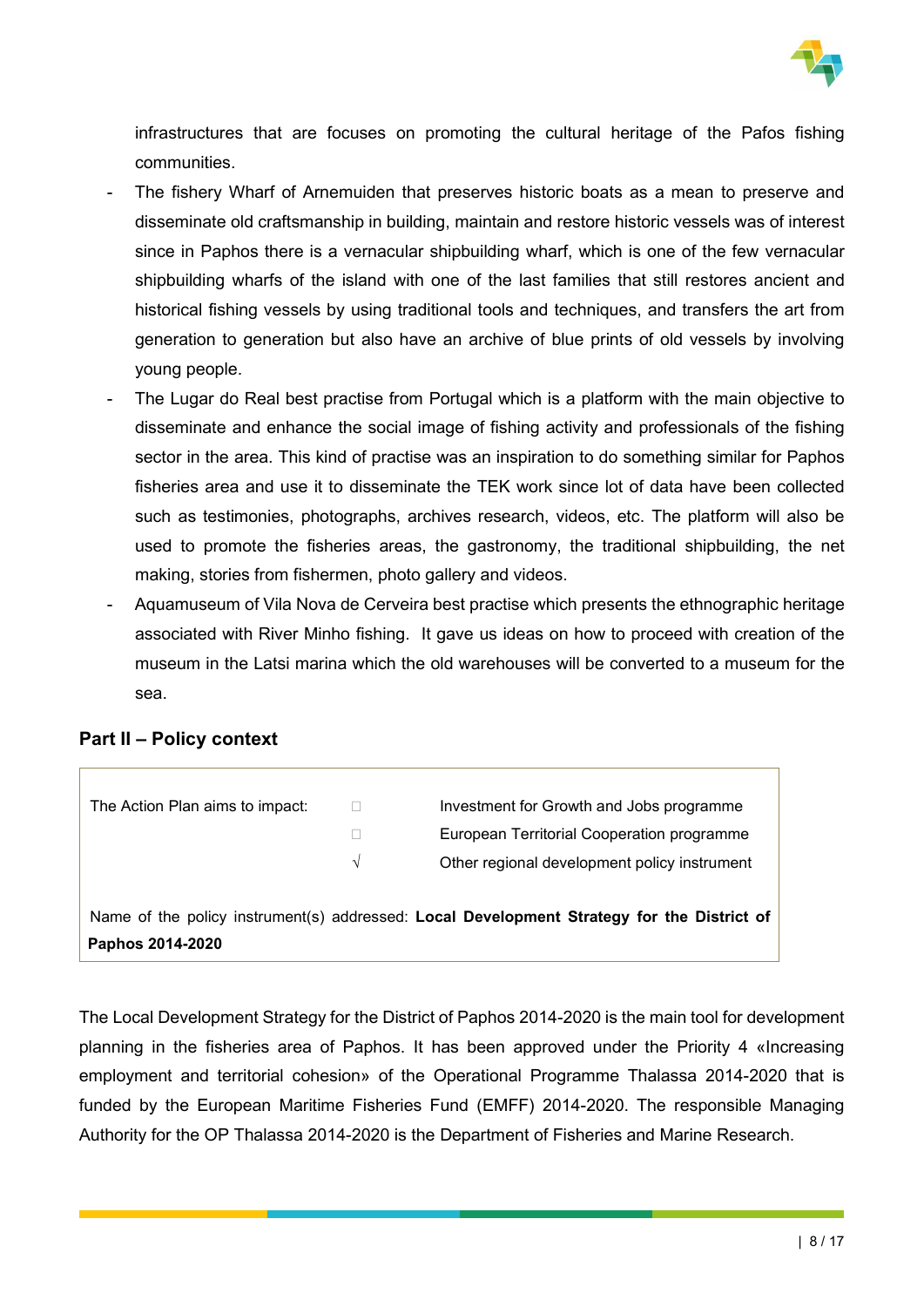

The Development Co. Pafos Aphrodite Ltd is the Fisheries Local Action Group and the intermediate body responsible for the implementation of the Local Fisheries Strategy of Paphos for the period 2014- 2020. The strategy was approved in November 2016 with a total public budget of €2.250.000.

The aim of the Local Development Strategy is to create self-sustaining, diversified, and lively fishing areas, attractive for work, residence, and visit. The strategy has 5 strategic objectives that is:

- Improve the competitiveness and added value of local fishing production giving emphasis on quality,
- Diversify the local economy and enhance the attractiveness of the region as a place of work.
- Improving the quality of life and enhancing the attractiveness of the area as a permanent living area,
- Protect and enhance the natural and fishing culture of the region
- Strengthening the cooperation and capacity of local actors to achieve sustainable development.

The Local Development Strategy was prepared based on the bottom-up approach taking into account the consultation process held with the competent Ministries, Local Authorities, social and economic partners and bodies of the wider public and private sector and also through informal dialogue with the European Commission. The Local Development Strategy includes the financing of projects in the fisheries areas with emphasis on helping the fishermen of small-scale fisheries and fisheries communities diversify their economic activities and to finance projects aimed at creating jobs, improving the quality of life in coastal areas, and to stimulate innovation. The co-financing rate of individual projects will range between 50% and 75%. The potential beneficiaries include fishermen, vessel owners, processing Units, collective Organizations, private and public Bodies etc.

Although the Local Development Strategy considers some heritage elements from local fishing communities as cultural resources it leaves out the traditions of the fishing communities since there is no measures for the promotion or protection of cultural heritage. By extinction of fishing communities, many related cultural heritage will be abolished and replaced with new urban development, which results in loss of part of human cultural heritage, especially for the fishing areas. Highlighting the values of fishing cultural heritage will help to policies to ensure the continued existence of this tradition as well its associated cultural heritage.

Based on this it is necessary to improve the Local Development Strategy by focusing on the implementation of new projects that will support the promotion of cultural heritage and which will strengthen the cooperation between the different stakeholders and therefore will improve governance of the Strategy as well new measures will be added that will promote the management of heritage by achieving a balance between heritage exploitation, economic growth and environmental protection. Also, funding of new projects that will facilitate an integrated management of cultural heritage of fishing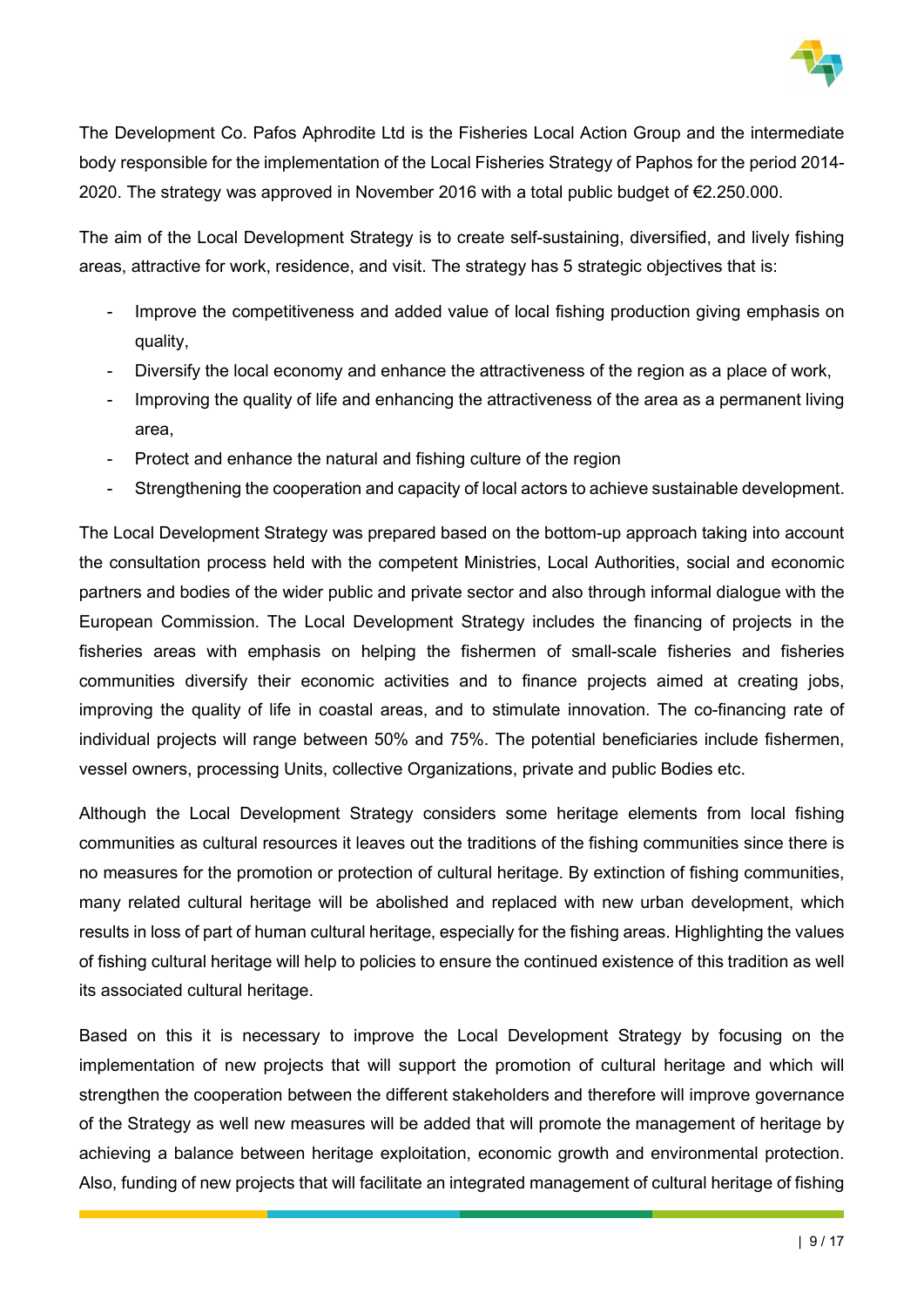

communities to improve the usages of the local resources as well as to promote the tourism in the fishing communities.

For achieving these changes, the Paphos Development Co. Aphrodite Ltd will implement three actions during phase 2 of CHERISH project, in collaboration with several stakeholders. That is the following:

- Action 1: New call of projects for Fishing Tourism
- Action 2: Web platform to promote the traditions of the fisheries areas of Paphos
- Action 3: Call of public infrastructures that are focuses on promoting the cultural heritage of the Paphos fishing communities

### Part III – Details of the actions envisaged

#### ACTION 1: A New Call of Projects for Fishing Tourism

#### Relevance to the project

 During the ILEEE in Pescara we had the opportunity to experience fishing tourism and to discuss with the local fishermen about this activity they offer to tourist. The best practise «Fishing tourism regional law n. 23 5/6/2012» was identified as a best practise and presented at the ILEEE in Pescara which is a legal framework that regulates the activities related to the sea, contributing to diversification of fishing activities and integration of fishermen's income. Fishing tourism (pesca tourism) involves fishing sharing the culture with local fishermen, as well as learning the traditions and lifestyle of the fishermen. It is partly a subset of the marine eco-tourism and special interest tourism sector. It emphasises external recreational purposes. The activities involved in fishing tourism are generally conducted by professional fisherman who use well equipped vessels needed for fishing and maintain overall safety and hygiene. The Law was regulated for the first time in Italy and regulates the activities related to fishing tourism. The legislation, besides providing the possibility for tourists to be guests of the boats, also allows the creation of refreshment points on the ground, with the concrete possibility of enhancing local traditions.

For many years, Cypriot fishermen were requesting from the relevant governmental authority to address a legal framework for fishing tourism so they will be able to practise fishing tourism. Fishermen were seeing this as an opportunity to preserve the fishing culture, to make aware the people of the profession of the fisherman but at the same time to diversify their economic activity and improve the fishermen's incomes.

The best practise and the experience from the ILEEE of Pescara give us the opportunity create the relevant legal framework for fishing tourism in Cyprus.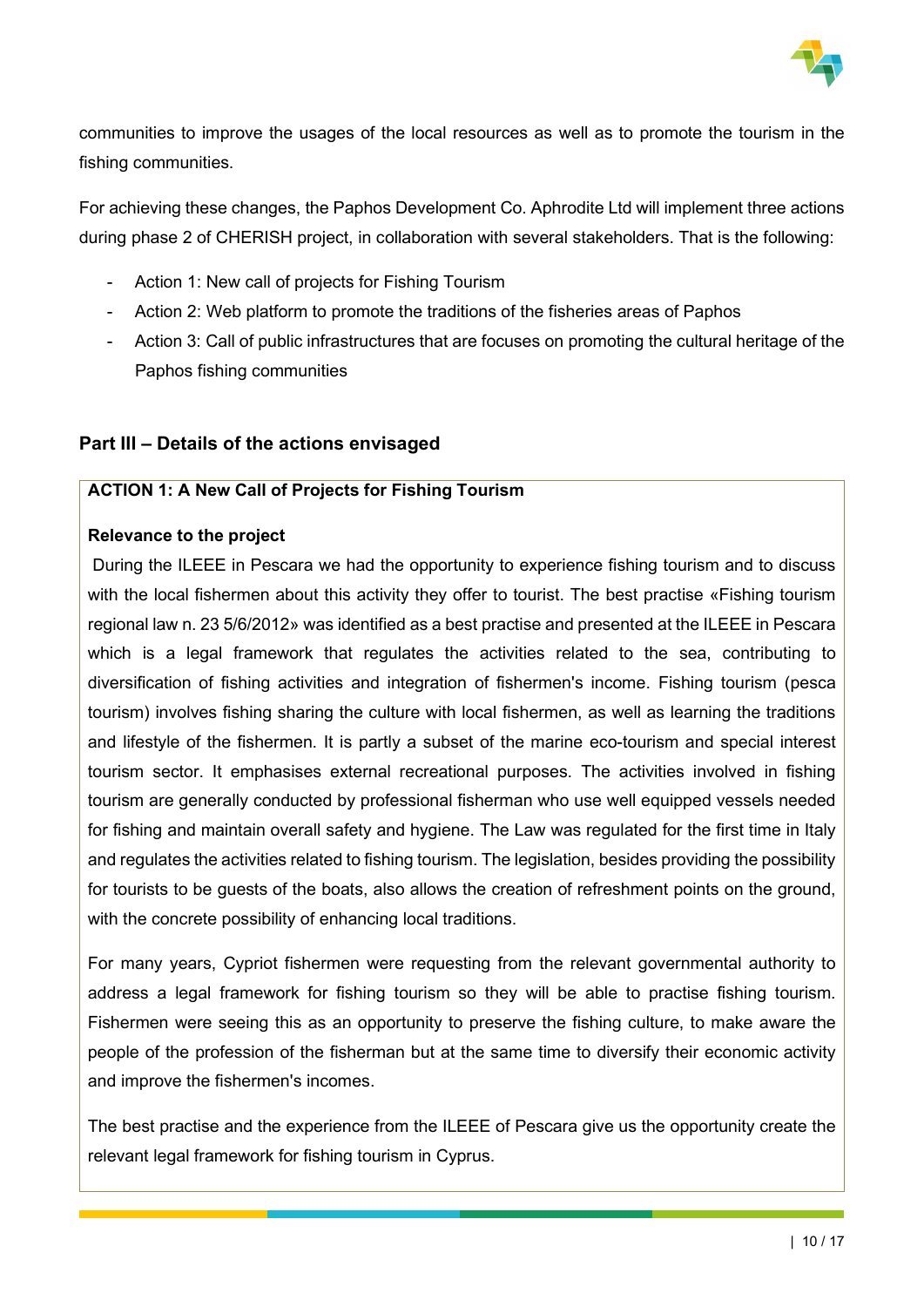

# Nature of the action

For many years, the issue of Fishing Tourism was under discussion between the Association of Fishermen, the Department of Fisheries and Marine Research and the FLAGs. There was not any legislation or any official definition of fishing tourism. There were only some fishermen who organized sea trips which do not comply with the goal and objective of the fishing tourism as we know it. Some steps have been put forward during the last year mainly coming from the need of the fishermen to finalize the legislation and the concept of the fishing tourism which they see as a way of gaining some extra income but also as a way to preserve the fishing culture.

From the discussion with the CHERISH project partners as well as the ILEEE in Pescara (practise Pescaturismo - which gave us the opportunity to discuss with the relevant stakeholders (FLAGS, Region, fishermen)) we learned more about the legislation and how Abruzzo included the fishing tourism in their OP. This made us get a clearer picture of how we could implement this in Cyprus. Using this experience, we started discussing and having a lot of meetings with the fishermen and the Department of Fisheries. Finally, a legal framework for the fishing tourism was finalised in October 2019. According to the law the fishing boats needed to fulfil specific criteria and to go through an inspection to receive the relevant certificate that are fishing boats that can practise fishing tourism. Also, the fishermen needed to have a specific training and certificate of coastal skipper for being able to practise fishing tourism.

Based on the above needs that were a result of the new fishing tourism legislation all the relevant documentation for the inclusion of a new call of project in the Local Development Strategy was prepared in order to cover the that will cover the additional cost that was needed for the fishermen to make the relevant adjustments to their traditional boats and upgrade them as to be able to practise fishing tourism. In order to pass the experience gained from the best practise to Cyprus we followed these steps:

- Detailed study of Pescaturismo, what the regional law is covering and what is the definition given for fishing tourism
- Detailed study of the concept of fishing tourism in Cyprus -the status so far and what has been done
- Several meetings with the Association of fishermen and the Department of Fisheries and the Department of Merchant Shipping to discuss how the Pescatourism experience can be implemented in Cyprus
- Definition of fishing tourism and all the relevant conditions for someone to practise fishing tourism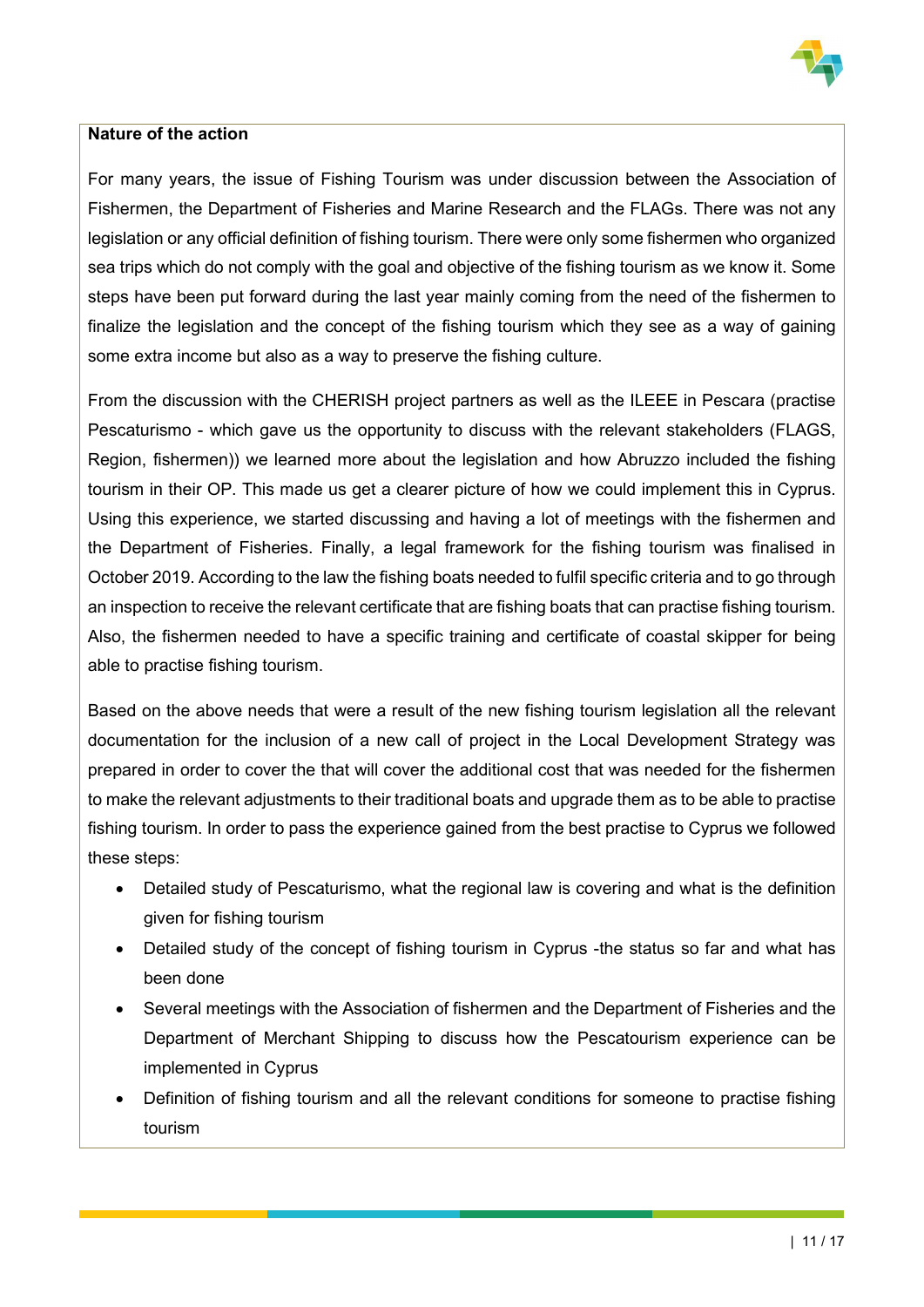

- Preparation of relevant documentation for a change in the Local Fisheries Strategy (as part of the Local Development Strategy 2014-2020) with the addition of a new call and a new budget.
- Approval of the request by the Managing Authority (Department of Fisheries)
- Preparation of the new call of projects for fishing tourism.

The new call of projects was approved by the Managing Authority, and it was added to the Local Development Strategy of Paphos. The call of projects for improving the traditional boats to practise fishing tourism was launched on the 4th of March 2020 with the deadline to submit the proposals until the end of July 2020.

Also, we have requested the addition of an education program in the Local Development Strategy by the Managing Authority (new measure in the Strategy) which was approved and that has to do with the addition of a 3-week intensive training seminar (116 training hours) for the fishermen so they can be certified as coastal skipper and be able to practise fishing tourism. The addition of the programme was approved.

# Stakeholders involved

The action was carried out with the following stakeholders:

- Department of Fisheries and Marine Research
- Directorate General for European Programmes, Coordination and Development
- FLAG Limassol
- FLAG Larnaca-Famagusta
- Paphos Regional Board of Tourism
- Paphos Chamber of Commerce and Industry
- Cyprus Association of Coastal Fisheries and Professional Fishermen
- Fishing Communities and Municipalities of Paphos.

# Timeframe

The call ended in July 2020 and 32 applications were received of a total cost of €485.000 while the budget was €300.000. From the 32 proposals due to budget restriction, 24 proposals were approved. The approval process ended in December 2020 and the approved projects signed their contracts. The projects have 18 months duration, that is until May 2022. The implementation face has started. As a next step is the payment requests, the relevant controls and the finalization and closure of the projects which is expected to be done between June – December 2022. Some projects are already mature, and we are expecting the first payment requests to be done in the second semester of 2021.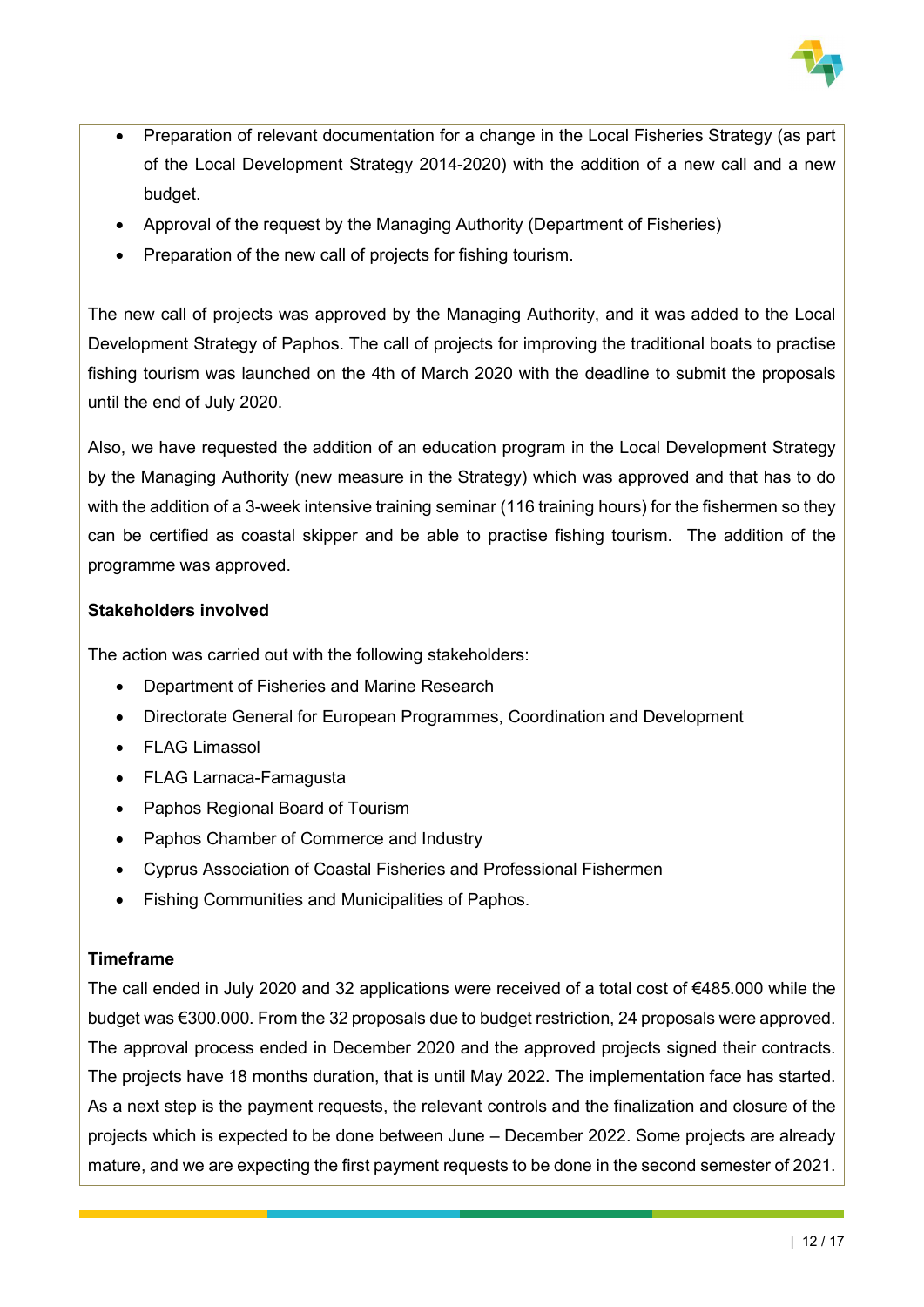

The training seminar has been approved by the Managing Authority and the public procurement tenders have been send for approval of mid-May 2021 to the Managing Authority for their approval. It is expected to lunch the public procurement for the organization of the training by a training centre by mid-June 2021. The training seminar will be organized in October-November 2021.

#### Costs

Funding that has been given is for the call of fishing tourism is €302.850. Budget for the training of 20 fishermen for the certification of costal skipper is €60.000

# Funding sources

The new call of projects was included in the Local Development Strategy and the total approved budget was €300.000. A slight increase has been done to the budget to cover all the cost of the last approved proposal. The total budget is €302.850.

### ACTION 2: Web platform to promote the traditions of the fisheries areas of Paphos

### Relevance to the project

The inspiration for this action came from the best practise Lugar do Real Platform – Aldeias de Mar project that was presented at the ILEEE in Vianna De Castello (Portugal). It is an audio-visual platform that disseminates and enhances the social image of fishing activity and professionals of the sector in the "Aldeias do Mar" territory. The project involved the production of a set of audio-visual contents for online viewing, the main objective of which was to disseminate and enhance the social image of fishing activity and professionals of the sector in the "Aldeias do Mar" territory. Topics covered, Sea and Resources, Memory and Traditions, Gastronomy, and Museums, covered the diverse economic, cultural, ethnographic and social dynamics related to the workers of the fishing sector or other people who carry out an activity linked to this sector.

The fishing areas of Paphos have a long history that covers many aspects, that is myths, stories, gastronomy with traditional sea food dishes and recipes, traditional shipbuilding, blueprints of boats, old photos, festivals, etc. They are not presented anywhere and except from the fishermen and the few people that try to preserve these traditions no one knows them and even if they want to learn and about them there is nowhere, they can search for. During the TEK work and with the help of the stakeholders (archaeologist and Intangible Maritime Cultural Heritage Project) a lot of material has been collected, that includes old photos, recorded testimonies from fishermen and shipbuilders, wife's of fishermen that present us fishing dishes that we didn't even know about them, the art of making the fishing nets from a fisherman who is among the few on the island that they still know how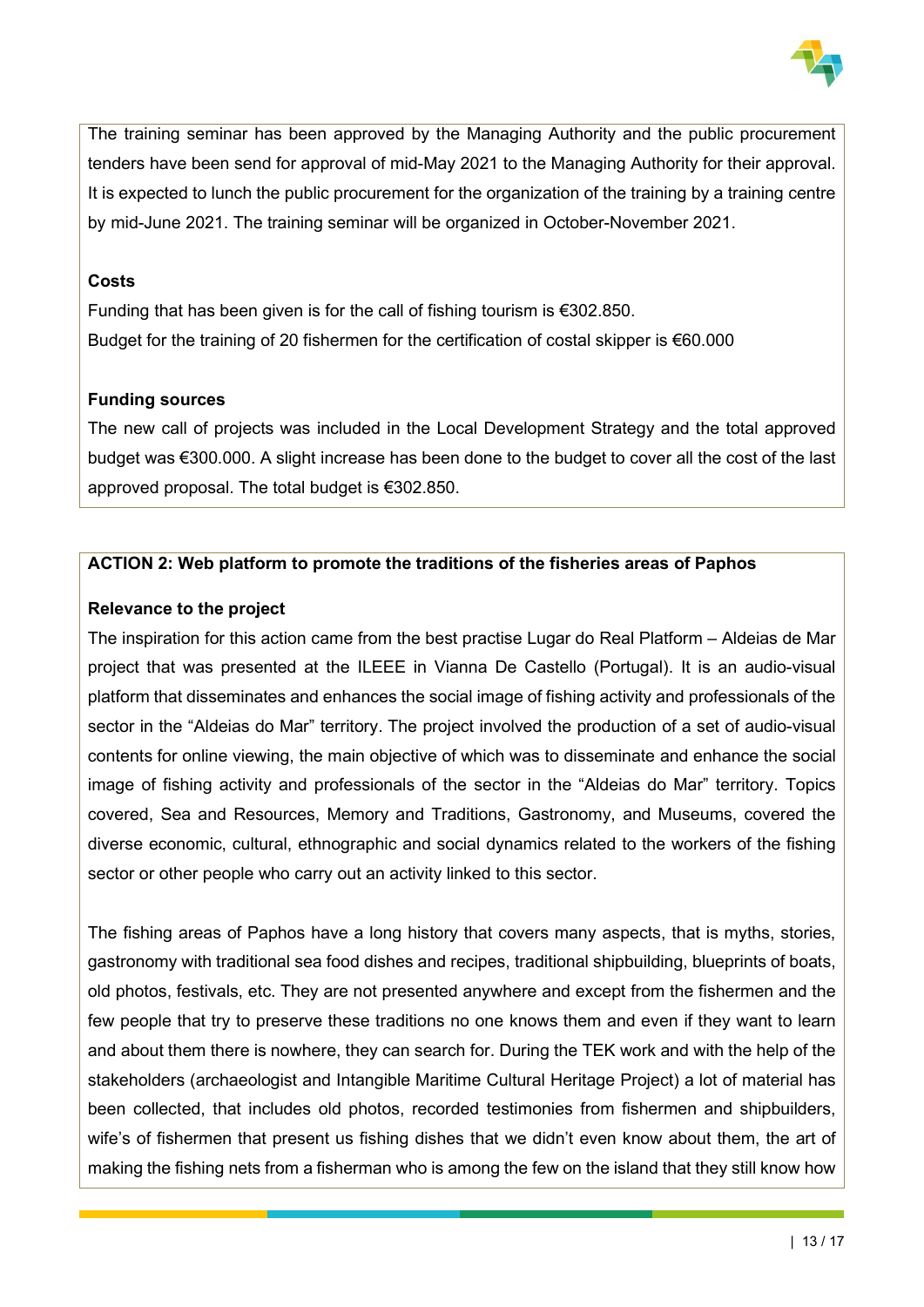

to make the nets with the old way and tools. All this material that has been and are still collected are a lot and we need to find a way to show them to the local people, to learn about their fishing culture but moreover to preserve it.

Internet In the modern world, has become a powerful tool and is accessible to people across the globe providing opportunities that never existed before. Based on that and seeing the best practise and the way they promote the fishing culture of the area but also how it reached the children at schools with the creation of educational material was the initiation of the idea to create a similar platform for the Paphos fisheries areas so we can present and preserve the rich fishing culture of the area, to have it documented so that will not be lost.

# Nature of the action

In the Local Development Strategy there is not any funding for projects that use innovative ways to promote the fisheries area, only some funding has been given form promotional campaign for fresh fish products. Since some amounts of funds are available, we are going to use them to create the web platform to disseminate the TEK work since lot of data have been collected such as testimonies, photographs, archives research, videos, etc. The platform will also promote the fisheries areas, the gastronomy, the traditional shipbuilding, the net making, stories from fishermen, photo gallery and videos.

The new activity has been proposed to the Managing Authority and is has been approved for its additions to the Local Development Strategy The steps for the implementation of the activity are the following:

- Public procurement tenders for the design and creation of the web platform
- Digitalization of all the collected material from the TEK work
- Production of videos, photos for traditional fish recipes, net making, shipbuilding, testimonies, etc.
- Uploading the material to the platform and lunch the platform and social media channels (Facebook and Instagram)

#### Stakeholders involved

The actions will be carried out with the following stakeholders:

- FLAG Limassol
- FLAG Larnaca-Famagusta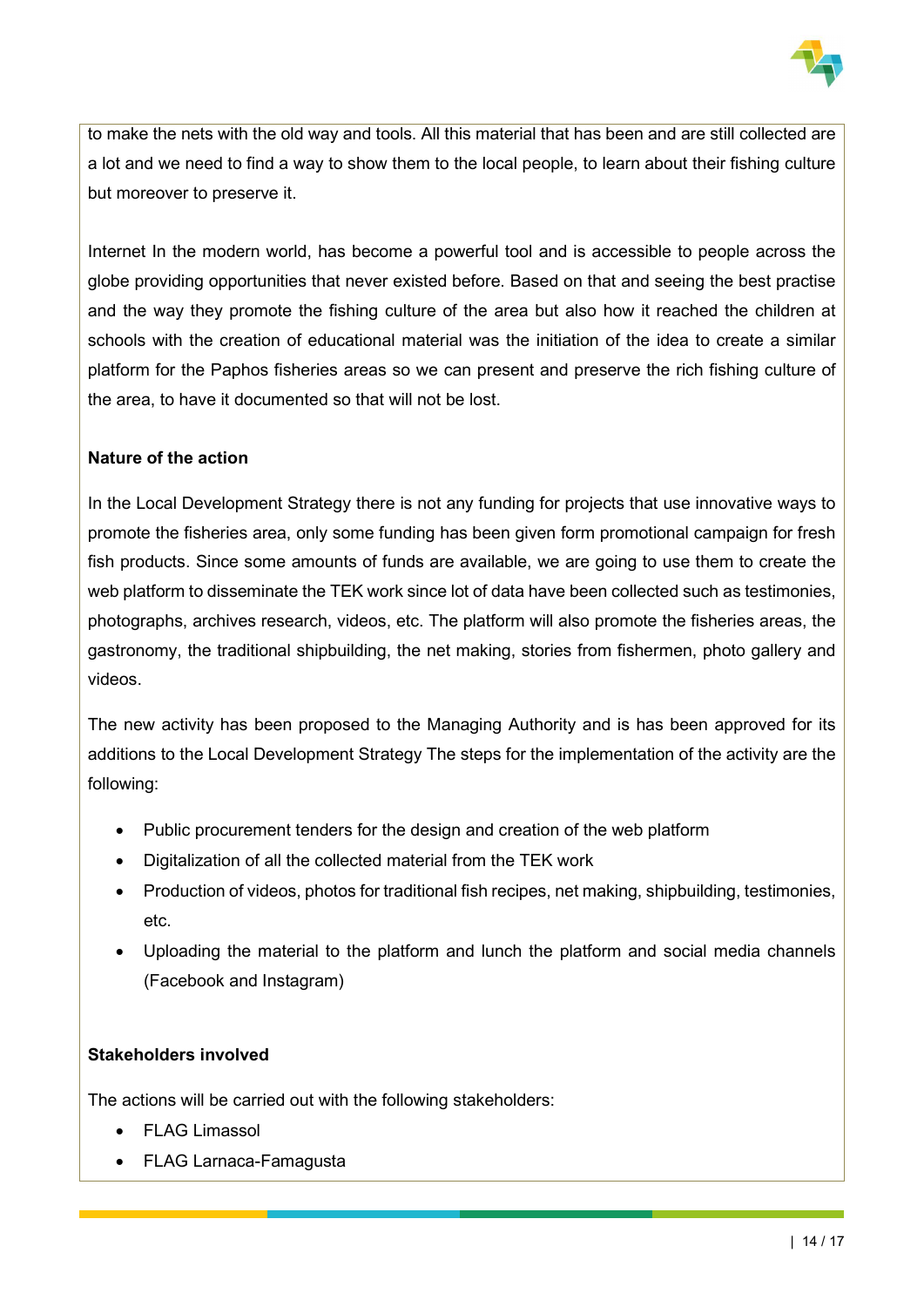

- Paphos Regional Board of Tourism
- Cyprus Association of Coastal Fisheries and Professional Fishermen
- The Intangible Maritime Cultural Heritage Project
- Maritime Archaeological Research Laboratory
- Traditional Boat Laboratory University of Cyprus.

#### **Timeframe**

October 2021- December 2022

### **Costs**

Design and setting up the platform and uploading the relevant material €30.000 Production of Videos €15.000

#### Funding sources

Local Development Strategy.

# ACTION 3: Call of public infrastructures that are focuses on promoting the cultural heritage of the Paphos fishing communities

#### Relevance to the project

The inspiration for this action came from the best practise The Martinsicuro Eco-museum of the Sea and of Fishing that traces the history of fishing in Martinsicuro with photos and objects made available by older fishermen. It is located in the area of the marina where the boats of local fishermen dock, in five rooms, nets, traps, winches, baskets, buoys, compasses, old radars and nautical charts, photos and everything that can talk about how to fish are exhibited. During the ILEEE in Pescara we had the opportunity to visit this museum and see how it works and also with what care and interest the fishermen are looking after it and they are the ones that will guide you through the museum and hear their testimonies.

The visit to the Eco-museum inspired us to do something similar in Paphos. In the Municipality of Polis Chrysochous and in the area of the fishing village of Latsi, near the fishing marina, there is an old building an old warehouse which used to function as carob warehouse at the old days. They have an important history for the area also they are at vital place, next to the fishing harbour of Latsi, an area that has a big development during the last years, with fish restaurants, shops, etc and had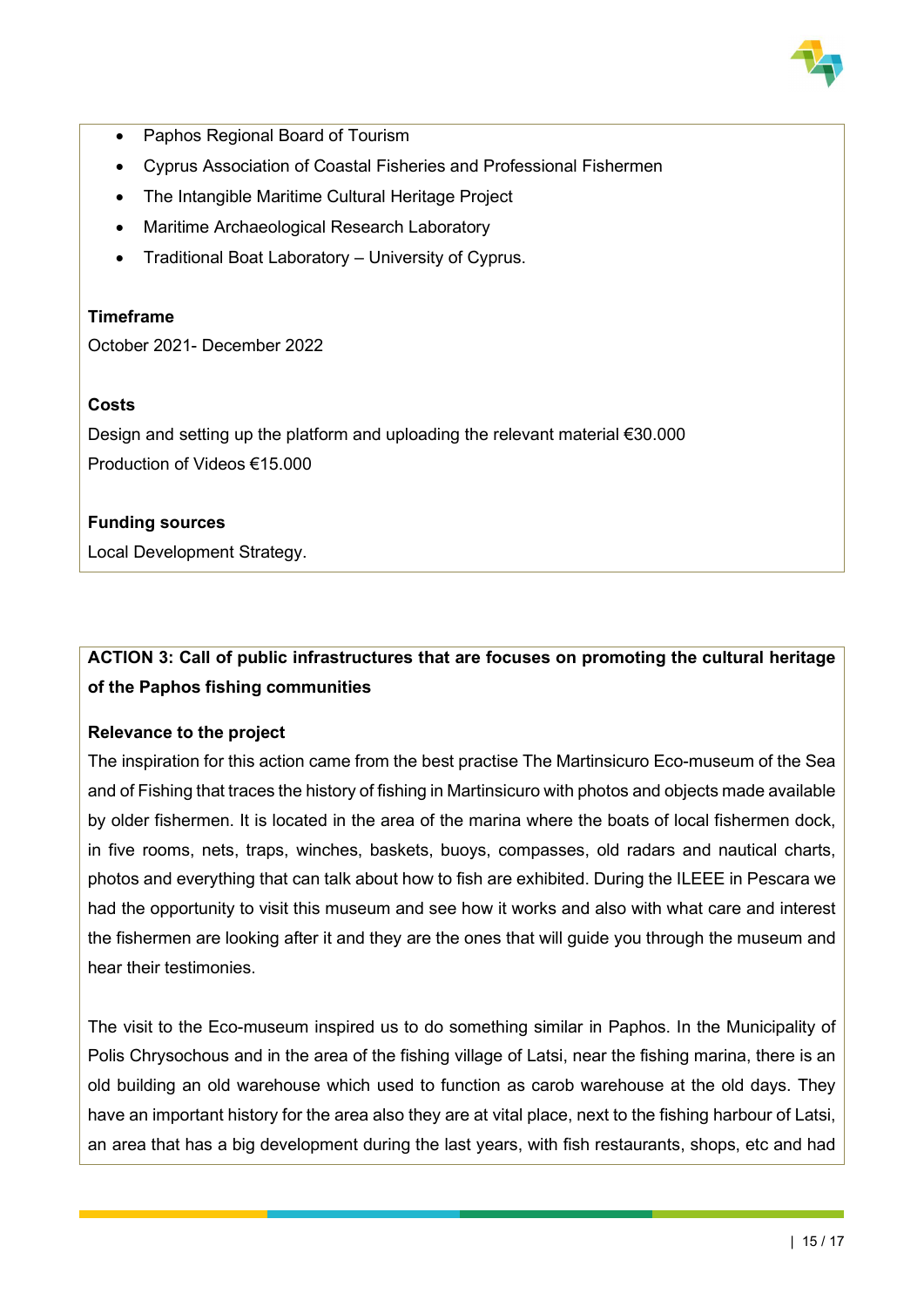

a touristic development. For many years these old warehouse remain unexploited, with not any use and in a bad condition.

The best practise inspired us to do something similar as the Eco-musuem, to renovate the old building and make the first fishing museum of the island. The creation of the Fishing Museum will contribute to the overall upgrade and enrichment of the tourist product of the area and at the same time it will promote the fishing culture and the history of the area attracting local and foreign visitors.

# Nature of the action

In the Local Development Strategy, a call for public infrastructure projects has been approved that covers projects that can improve the quality of life of the fishing areas. However, the eligible actions do not include the creation of museums that promote the fishing culture. It has only actions such as improvement of village squares, improvement of infrastructure of public building, creation of youth and elderly centres.

The action will be a change in the terms of reference of the call for public infrastructure by adding a new eligible action which is focused promoting and preserving cultural fishing heritage focused on museums, exhibitions centres, research centres.

The steps for the implementation of the activity are the following:

- Approval of new eligible action by the Managing Authority (the request has been sent)
- Preparation of the terms of references of the call for public infrastructure.
- Lunch the call in September 2021 with deadline December 2021.
- Approval of the project and implementation by September 2023

#### Stakeholders involved

The actions will be carried out with the following stakeholders:

- Department of Fisheries and Marine Research
- Paphos Regional Board of Tourism
- Cyprus Association of Coastal Fisheries and Professional Fishermen
- The Intangible Maritime Cultural Heritage Project
- Traditional Boat Laboratory University of Cyprus.
- Municipality of Polis Chrysochous
- Avia Napa Thalassa Museum